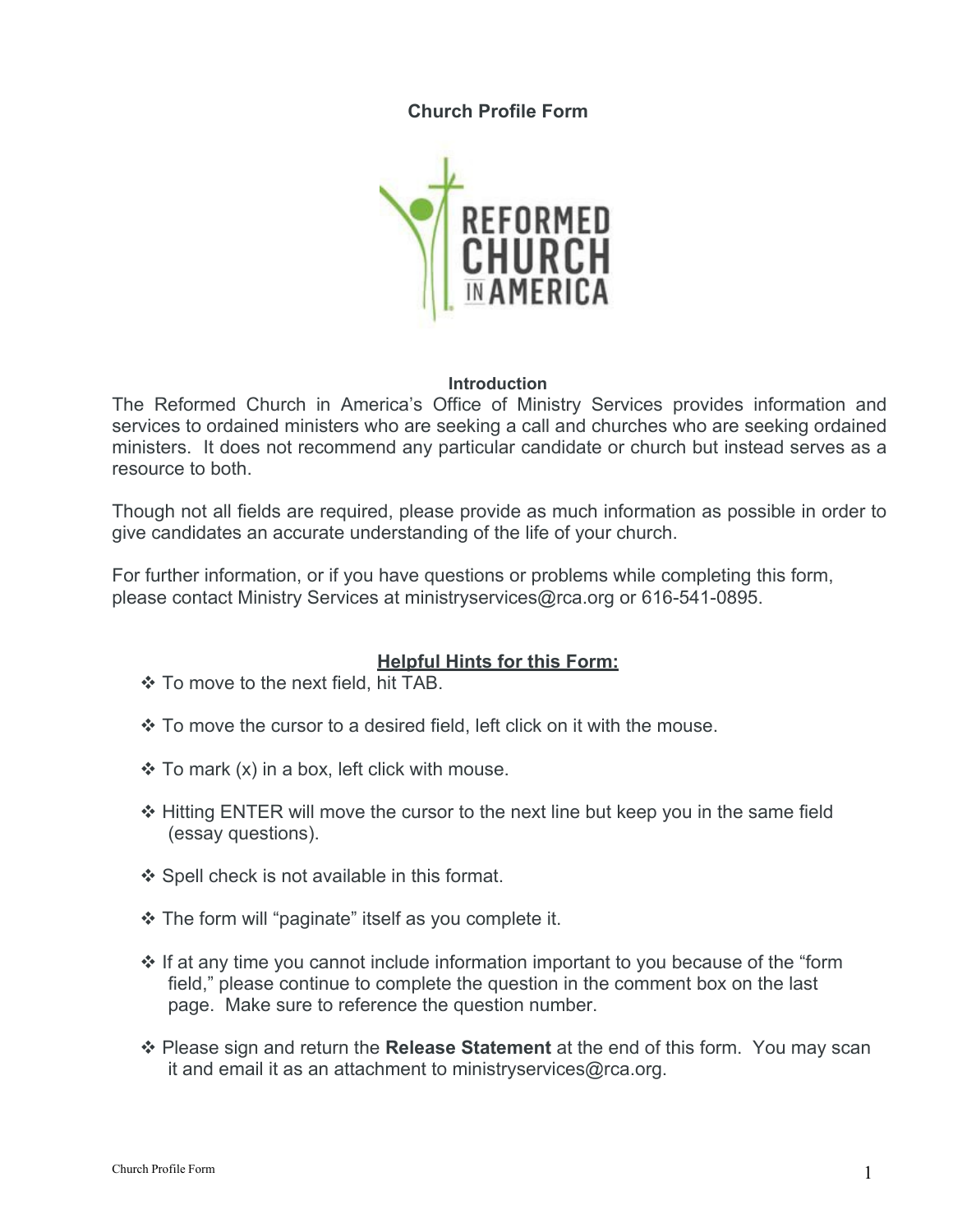|          | Section A. Background Information                                                                                                                                            |                                           |  |
|----------|------------------------------------------------------------------------------------------------------------------------------------------------------------------------------|-------------------------------------------|--|
|          | Today's Date: 13<br>/May /2021                                                                                                                                               | <b>Position to be filled: Minister</b>    |  |
| 1.       | <b>Name of church: Monarch Reformed Church</b>                                                                                                                               |                                           |  |
| 2.<br>3. | Web address: monarchreformedchurch.com<br><b>Address:</b><br>PO Box 8<br><b>Street</b><br>Monarch, AB T0L 1M0<br>City / State / Zip Code                                     |                                           |  |
|          | Telephone: (403 ) 824 - 3807                                                                                                                                                 | E-Mail address: monarchreformed@gmail.com |  |
| 4.       | <b>Classis: Canadian Prairies</b>                                                                                                                                            |                                           |  |
| 5.       | <b>Classis Supervisor: Doug Smith</b><br><b>Address:</b><br>Emmanuel Community Church, 6505 - 140 Avenue<br><b>Street</b><br>Edmonton, AB T5A 1H1<br>City / State / Zip Code |                                           |  |
|          | <b>Telephone: (780 ) 475 - 9246</b>                                                                                                                                          | E-Mail address: emmchoffice@gmail.com     |  |
| 6.       | <b>Chair of search committee: Barb Harbers</b><br><b>Address:</b><br>11 Blackfoot Road West<br><b>Street</b><br>Lethbridge, AB T1K 7P6<br>City / State / Zip Code            |                                           |  |
|          | Telephone: (403 ) 894 - 5320                                                                                                                                                 | E-Mail address: gbm3@shaw.ca              |  |

## **7. Membership:**

| Time of worship                    | Five years ago | Today |
|------------------------------------|----------------|-------|
| <b>Active Confessing Members</b>   | 41             | 37    |
| <b>Inactive Confessing Members</b> |                |       |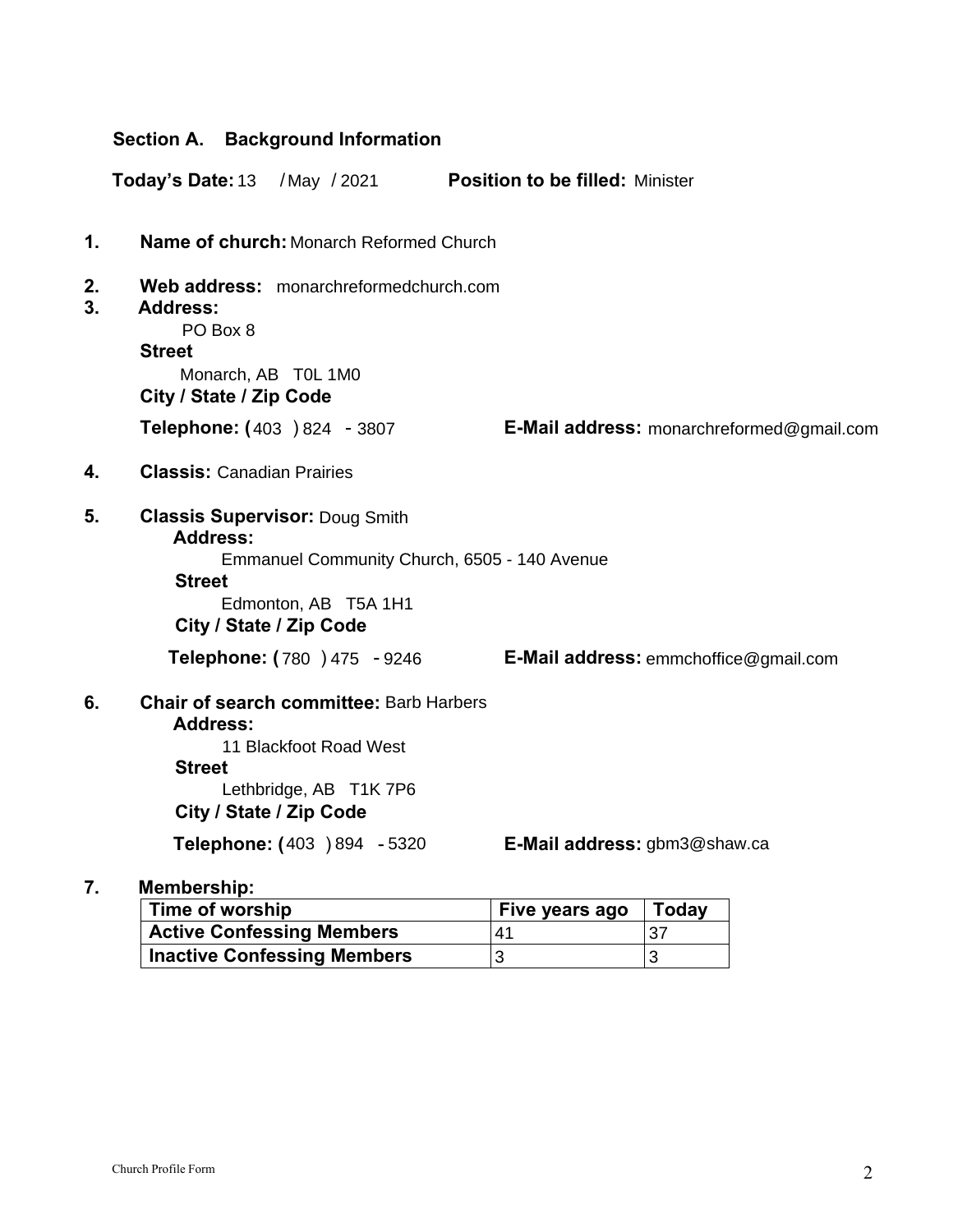## **Comment on significant changes:**

Our confessing membership has decreased in recent years, however, we have more adherents or new attendees now than previously.

## **Age of all active members (baptized and confessing)**

| 11 |      | $%$ 0-20 years old   |
|----|------|----------------------|
| 13 | $\%$ | 20-34 years old      |
|    |      | $\%$ 35-49 years old |
| 36 | %    | 50-64 years old      |
| 33 | %    | 65 years and older   |

## **8. Racial/Ethnic composition of congregation:**

## **9. Worship schedule:**

## **Average Attendance (includes adults and children)**

| Time of worship                 | <b>Average attendance</b><br>Five years ago | <b>Average attendance</b><br>Today |
|---------------------------------|---------------------------------------------|------------------------------------|
| 10:00<br>am $ \blacksquare $ pm | 31                                          | 38                                 |
| pm1<br>am                       |                                             |                                    |

## **Comment on significant changes:**

More of our congregants are attending on a regular basis (as of May 10, 2020)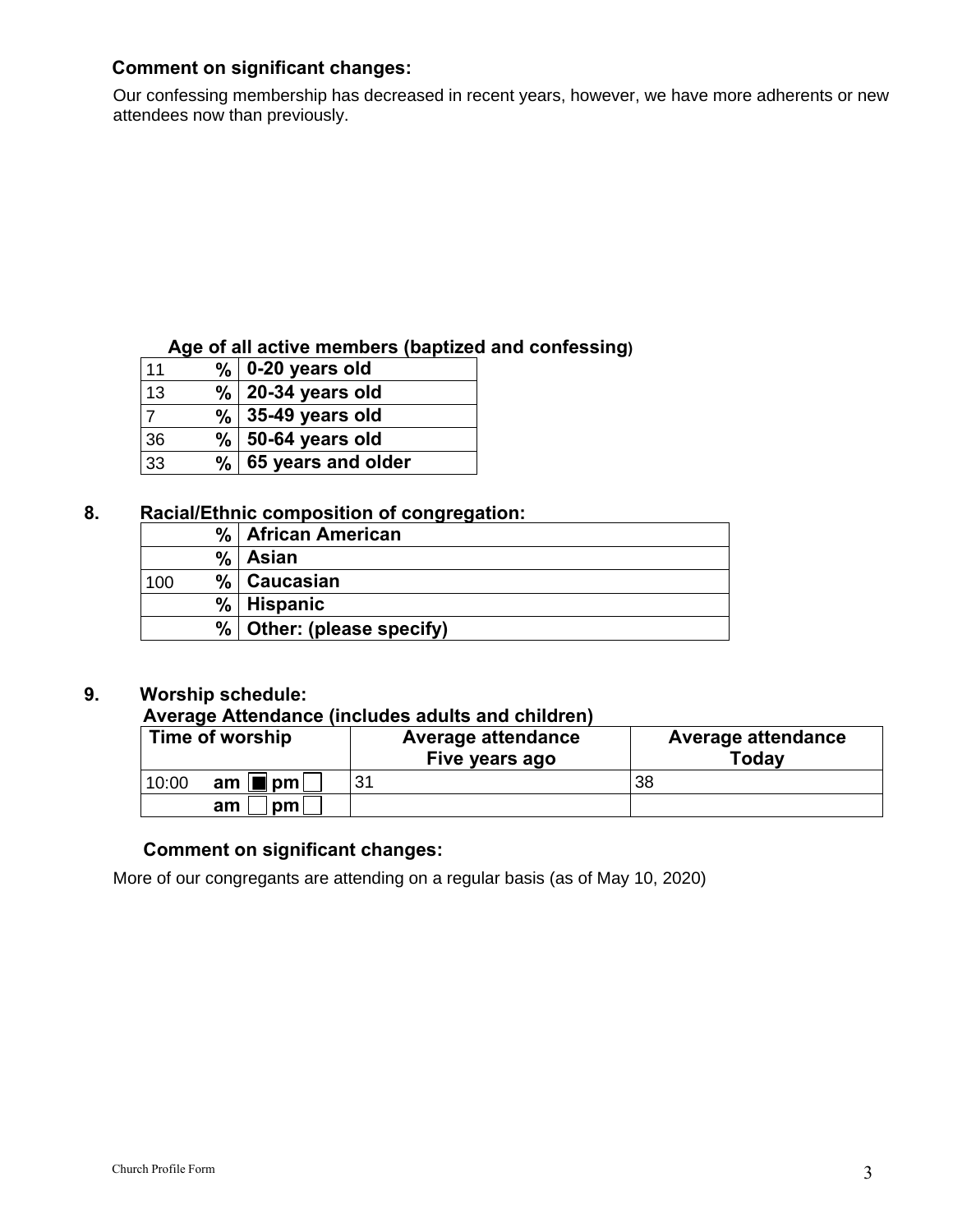## **10. Describe a typical worship service (order of worship, music, etc.) What is your congregation's preferred style or styles of worship? Attach a bulletin, if available.**

Open with Welcome & Announcements - read by worship leader scheduled for that day. Moment of silent preparation for Worship Call to Worship - usually a short responsive reading - lead by worship leader Hymn of Praise - congregational hymn Responsive Reading - lead by worship leader Hymn of Preparation - congregational hymn Prayer and scripture reading Sermon Congregational prayer and Lord's prayer Closing congregational hymn **Benediction** Doxology

This is the most common structure for our services. Prior to COVID, we had an additional hymn after the sermon during which time the offering would be taken followed by the Offertory prayer. Our Praise/worship team may also have special music prepared that is added in or replaces a congregational hymn. Often the praise team discusses music with the minister to choose songs that are appropriate for the message that week.

We have a traditional style of worship with scripture readings and a scripture-based sermon. We use a combination of music and we appreciate appropriate dress and reverence within our sanctuary.

#### **11. Financial Information: Attach a copy most recent Consistorial Report and Annual Budget if available.**

|                                        | <b>Five Years Ago</b> | Today    |
|----------------------------------------|-----------------------|----------|
| <b>Total RCA related contributions</b> | \$7,091               | \$7,280  |
| <b>Total other contributions</b>       | \$9,495               | \$12,895 |

#### **Percentage of total budget contributed by living donors:**

| $100 - 90 %$ |  |
|--------------|--|
| $75-89%$     |  |
| 60-74 %      |  |
| $45-59$ %    |  |
| 44 % or less |  |

(*Please include a copy of your annual budget*)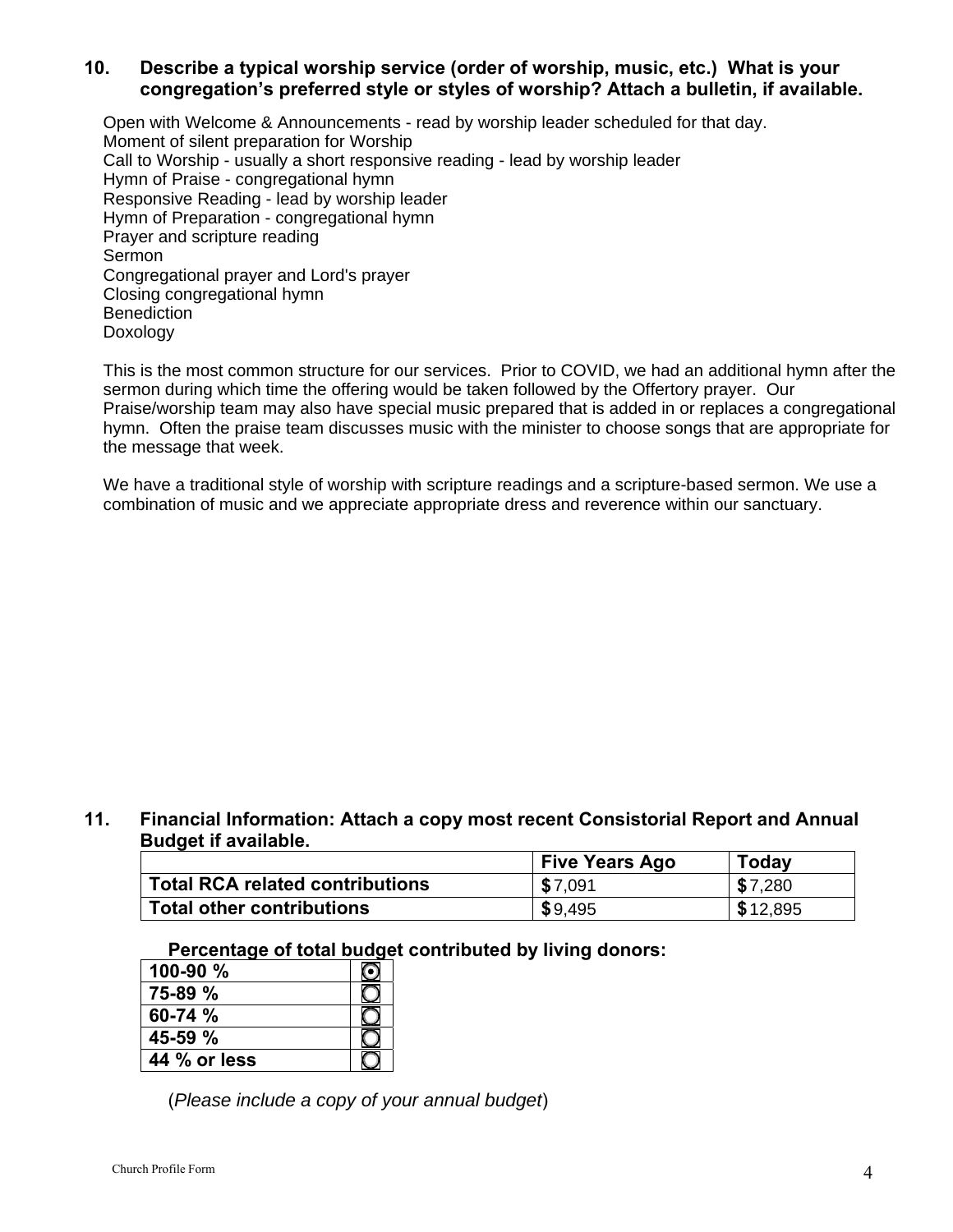**12. Congregational Giving: Number of those whose annual contribution is:**

| Less than \$500      | 10 |
|----------------------|----|
| \$501-\$1,500        |    |
| $$1,501 - $2,500$    |    |
| \$2,501-\$3,500      |    |
| Greater than \$3,500 |    |

**13. Financial assistance: Do you receive financial assistance beyond the**  congregation? (rents, etc.) Yes  $\bigcirc$  No $\bigcirc$ 

**If yes, amount received last year: \$** 13,802

## **List other fundraising programs that support the church:**

Annual Fall Potluck & Bazaar (with COVID, Silent auction of mystery gift) - 100% charities Pancake Supper - 100% charities

Misc. smaller fundraising: beverage container recycling, penny-well.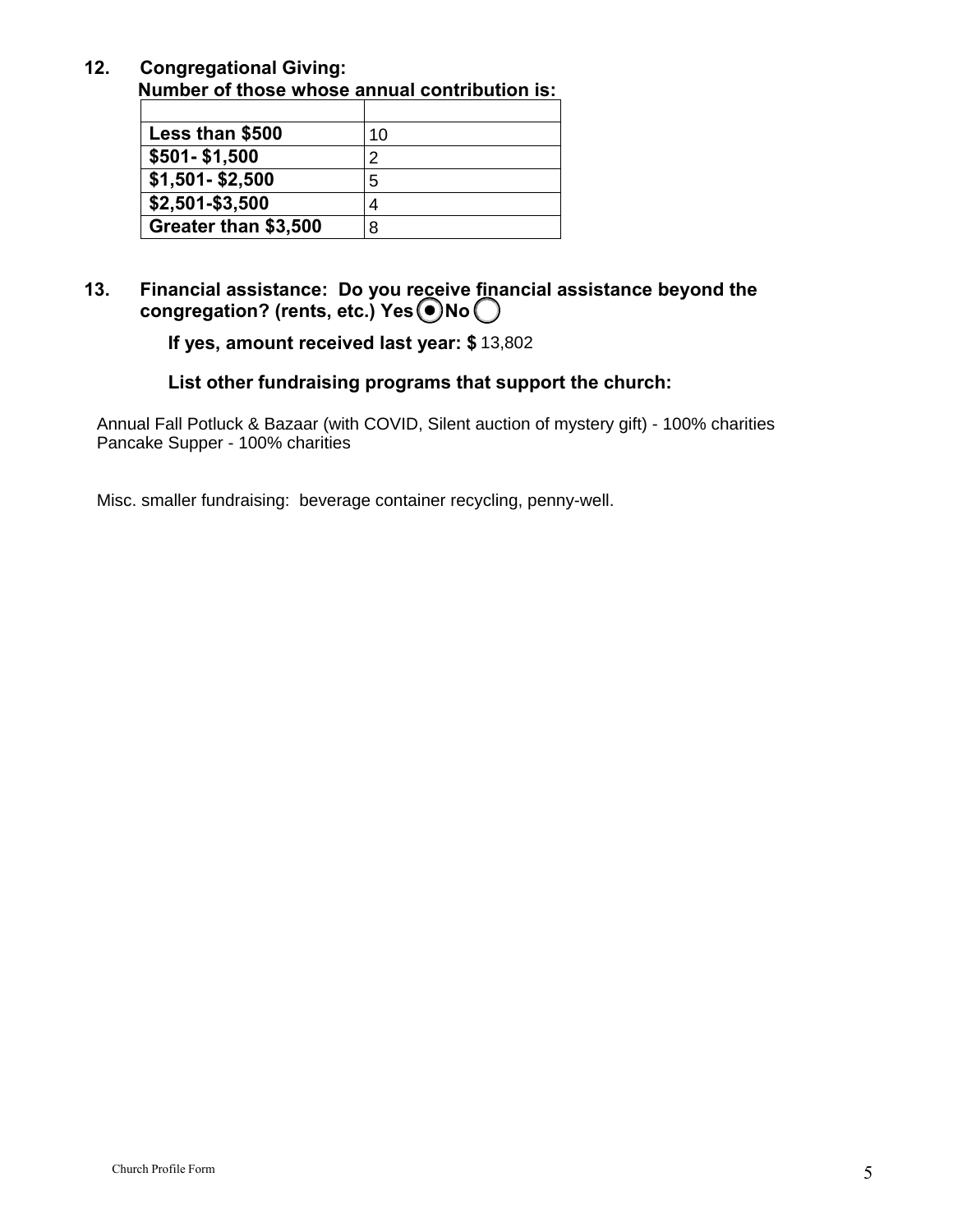## **14. Church/Sunday School:**

#### **Average Attendance**

| <b>Average attendance</b><br>Five years ago | <b>Average attendance</b><br><b>Today</b> |
|---------------------------------------------|-------------------------------------------|
|                                             |                                           |
|                                             |                                           |
|                                             |                                           |
|                                             |                                           |
|                                             |                                           |

### **Comment on significant changes:**

Our Sunday School is cyclical. Five years ago we had no young families with children. Currently we have 2 families with a total of 5 children below 6 yrs of age. Three of these children currently attend Sunday School during the service.

## **15. Describe briefly all educational programs (including children, young adult, adult).**

Children: Sunday School each week during the worship service (when meeting at church).

Young adults - nothing, our youngest "young adult" is 29 years old.

#### Adults - Pre-COVID

- Tuesday morning Bible study group (4-6 attendees)
- Sunday evening Bible study held in different homes
- podcast brunch discussion group held on a couple occasions (Saturday mornings)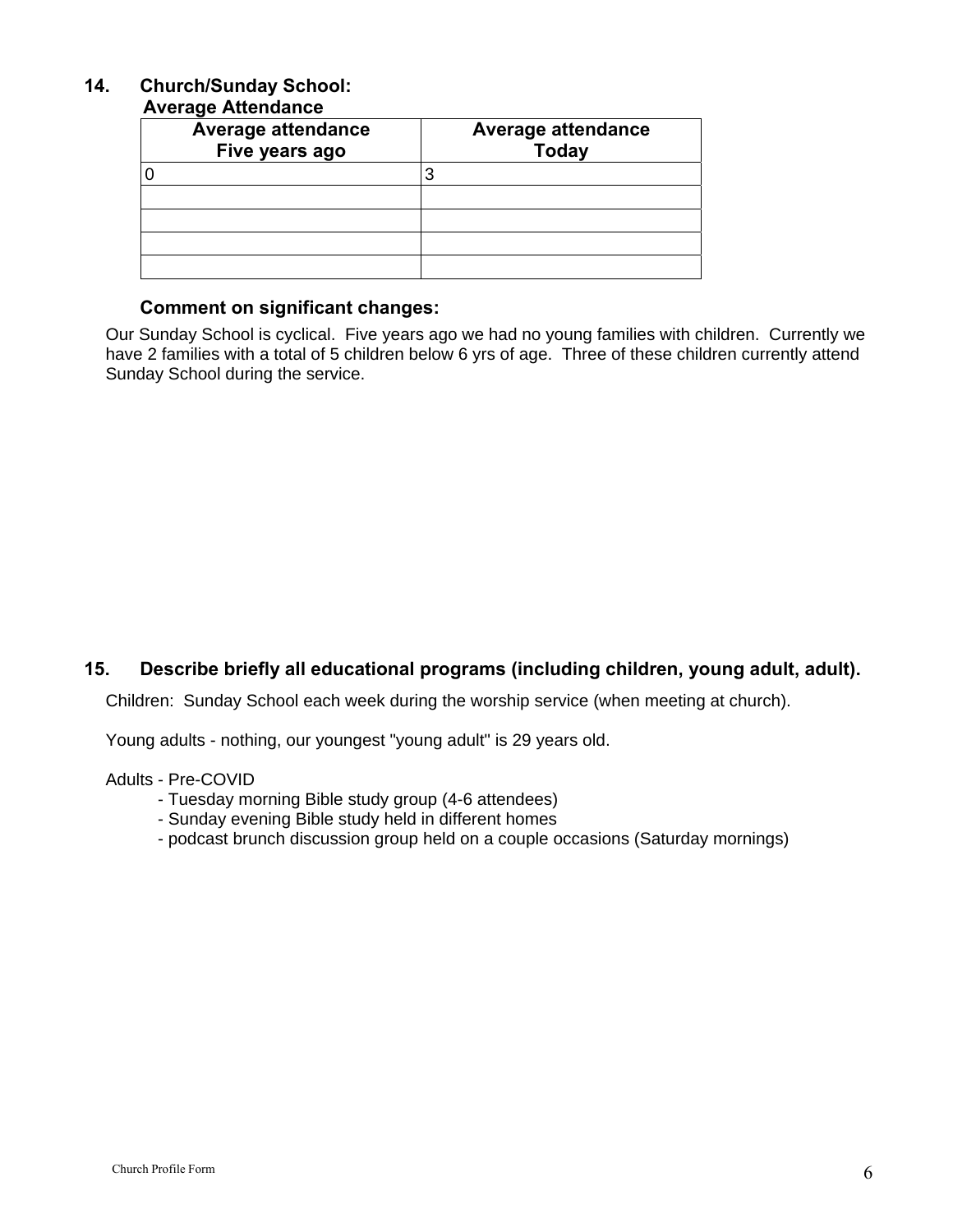## **16. Church groups/organizations: Briefly describe ministry purpose of each group. (use separate sheet if necessary)**

| Name of group                   | <b>Frequency of Meeting</b>    | <b>Attendance</b> |
|---------------------------------|--------------------------------|-------------------|
|                                 | (i.e. weekly, bi-monthly, etc) |                   |
| Praise & Worship team           | weekly                         | 3                 |
| Consistory                      | monthly                        | $4 - 5$           |
| <b>Sunday School</b>            | weekly                         | 2-3 children      |
| morning Bible Study (pre COVID) | weekly                         | $4-6$             |
| evening Bible Study (pre COVID) | bi-weekly?                     | 10                |

#### **17. Comment on one event or experience over the last year that has significantly contributed to the spiritual life of the congregation.**

COVID-19 and moving to on-line worship (ZOOM meetings) - March 16 to September 27, 2020 - our congregants are older and many have not been to church for over a year.

- consistory members have checked in with members are a regular basis to see how they are doing.

- in some ways, communication has improved, ie. using email more to share joys/concerns.

- due to COVID we canceled our annual Potluck supper and Bazaar (first time in 50 plus years), however, we conducted a silent auction of one mystery gift. This auction of one item brought in as much money as our previous in-person bazaars where many items were auctioned.

## **18. Buildings: Please describe church-owned or rented buildings and purpose.**

Church building - used for weekly worship services, fellowship, Bible Studies, suppers/bazaars, weddings, funerals, family celebrations (birthdays, anniversaries, family gatherings)

Parsonage - housing for the pastor (currently used as a rental property), also an old garage near the house that is used for storing lawn equipment, Christmas nativity display, etc.

The church and the parsonage are in the rural community 20 minutes west of the city of Lethbridge. They are located together on a small acreage.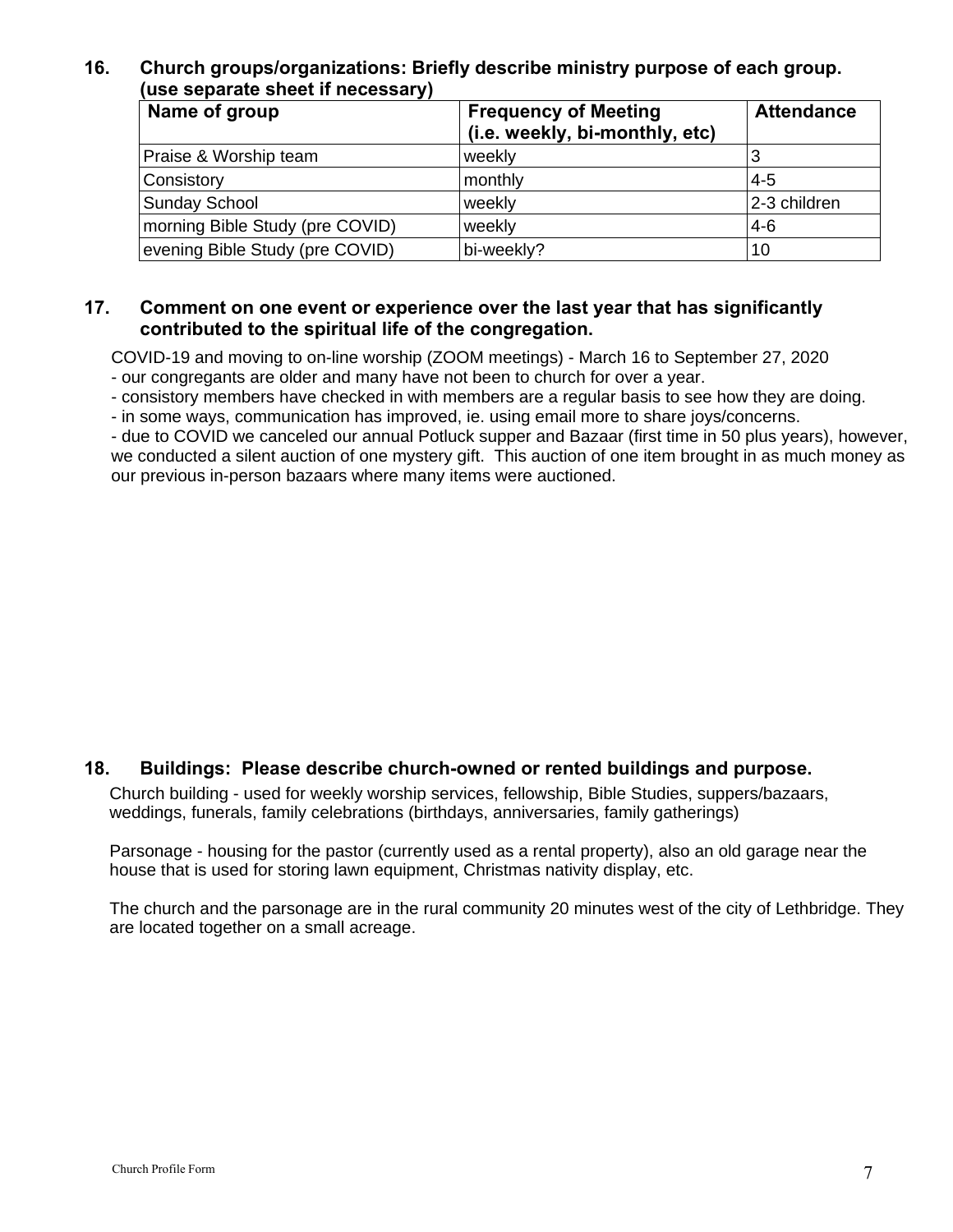## **19.** Do you plan any capital expenditure during the next five years? Yes **I**No  $\Box$ **If yes, please explain briefly:**

Updating the parsonage - no specific plan at the present

Rebuild of the church's steeple - by the end of 2021

Painting the lower level (basement) of the church

New blinds for meeting room

| Amount: \$                   |                             | $No \nightharpoonup$                              |                                              |
|------------------------------|-----------------------------|---------------------------------------------------|----------------------------------------------|
|                              |                             |                                                   |                                              |
| Pastor's study:<br>In church | in parsonage $\blacksquare$ | Other $\vert$                                     | <b>Not Provided</b>                          |
|                              |                             | Of how long standing?<br>Annual rate of repayment | Is there a mortgage indebtedness? Yes $\Box$ |

## **22. List all paid staff in addition to the pastor:**

| <b>Position</b> |                                              |
|-----------------|----------------------------------------------|
| Bookkeeper      | <b>Full time</b><br>Part time $\blacksquare$ |
| Custodian       | Part time $\blacksquare$<br><b>Full time</b> |
|                 | <b>Full time</b><br><b>Part time</b>         |
|                 | <b>Full time</b><br><b>Part time</b>         |
|                 | <b>Full time</b><br><b>Part time</b>         |
|                 | <b>Full time</b><br><b>Part time</b>         |
|                 | <b>Full time</b><br><b>Part time</b>         |
|                 | <b>Full time</b><br><b>Part time</b>         |
|                 | <b>Full time</b><br><b>Part time</b>         |
|                 | <b>Full time</b><br><b>Part time</b>         |
|                 | <b>Full time</b><br><b>Part time</b>         |
|                 | <b>Part time</b><br><b>Full time</b>         |
|                 | <b>Part time</b><br><b>Full time</b>         |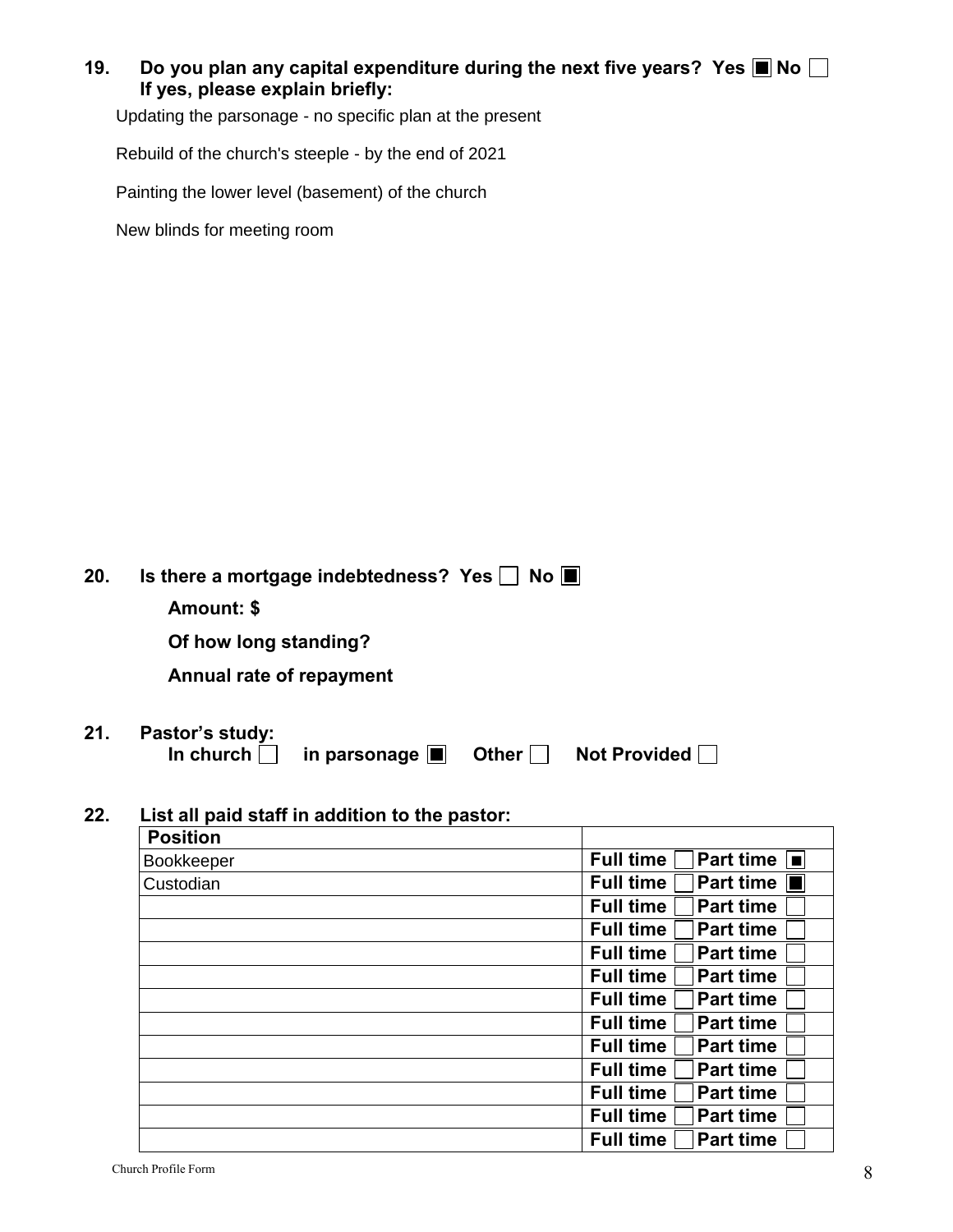## **23. Consistory Membership: What method is used in selecting members?**

Confessing members of the church are approached/asked, prior to the annual meeting, if they will let their name stand for the office of elder or deacon. At the annual congregational meeting, 1 elder and 1 deacon are voted in from the candidates. Ideally, we try to have 2 candidates for the position of elder and 2 candidates for the position of deacon. If there is only one candidate for either position, that person is voted in by acclamation.

#### **Please list present Consistory members (Put a check in the box where appropriate)**

| <b>Elder</b> | <b>Deacon</b> | <b>Male</b> | Female | <b>Occupation</b>                  |
|--------------|---------------|-------------|--------|------------------------------------|
|              |               |             |        | retired mechanic                   |
|              |               |             |        | dairy farmer                       |
|              |               |             |        | retired irrigation district worker |
|              |               |             |        | retired                            |
|              |               |             |        |                                    |
|              |               |             |        |                                    |
|              |               |             |        |                                    |
|              |               |             |        |                                    |
|              |               |             |        |                                    |
|              |               |             |        |                                    |
|              |               |             |        |                                    |

#### **24. What leadership roles do women currently fill in your church?**

Sunday School leader Praise / Worship team leaders Pianist Search Committee chair Bible Study leader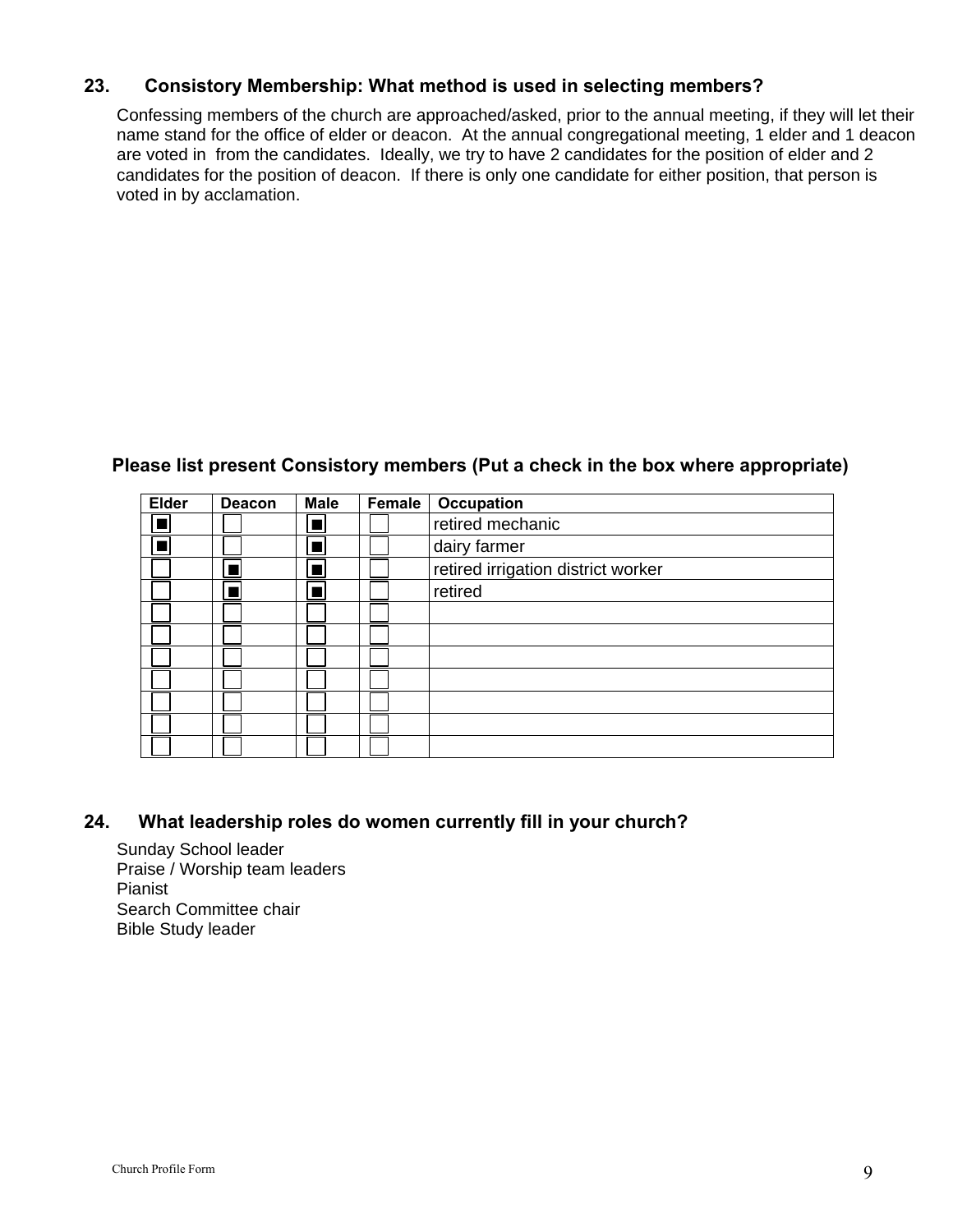## **25. In our congregation…(please check appropriate box)**

|                                            | Few have | Many have | Most have |
|--------------------------------------------|----------|-----------|-----------|
| Had up to twelve years of formal education |          |           |           |
| Had some education beyond high school      |          |           |           |
| A college degree                           |          |           |           |
| A graduate degree                          |          |           |           |

### **26. In our congregation…(please check a box)**

|                                   | Few are | Many are | Most are |
|-----------------------------------|---------|----------|----------|
| <b>Scientists &amp; Engineers</b> |         |          |          |
| <b>Farmers</b>                    |         |          |          |
| <b>Business People</b>            |         |          |          |
| <b>Students &amp; Teachers</b>    |         |          |          |
| <b>Industrial Workers</b>         |         |          |          |
| <b>Office Workers</b>             |         |          |          |
| <b>Other: healthcare</b>          |         |          |          |

## **27. Special training/experience desired: (describe briefly).**

- 1. Strong bibilical teaching
- 2. Counselling ability
- 3. Motivational and organizational skills getting the congregation involved and active
- 4. Available to the congregation in times of need pastoral care
- 5. Ability to preach in a way that is relateable and usable in everyday life
- 6. Vision bring new thoughts and ideas to the congregation to help with growth and programs
- 7. Leadership able to delegate but also to lead us in worship, Bible study and growth in faith

#### **28. Languages:**

**Should your pastor be fluent in any language other than English?**  Yes  $\Box$  No  $\Box$  If yes, please explain.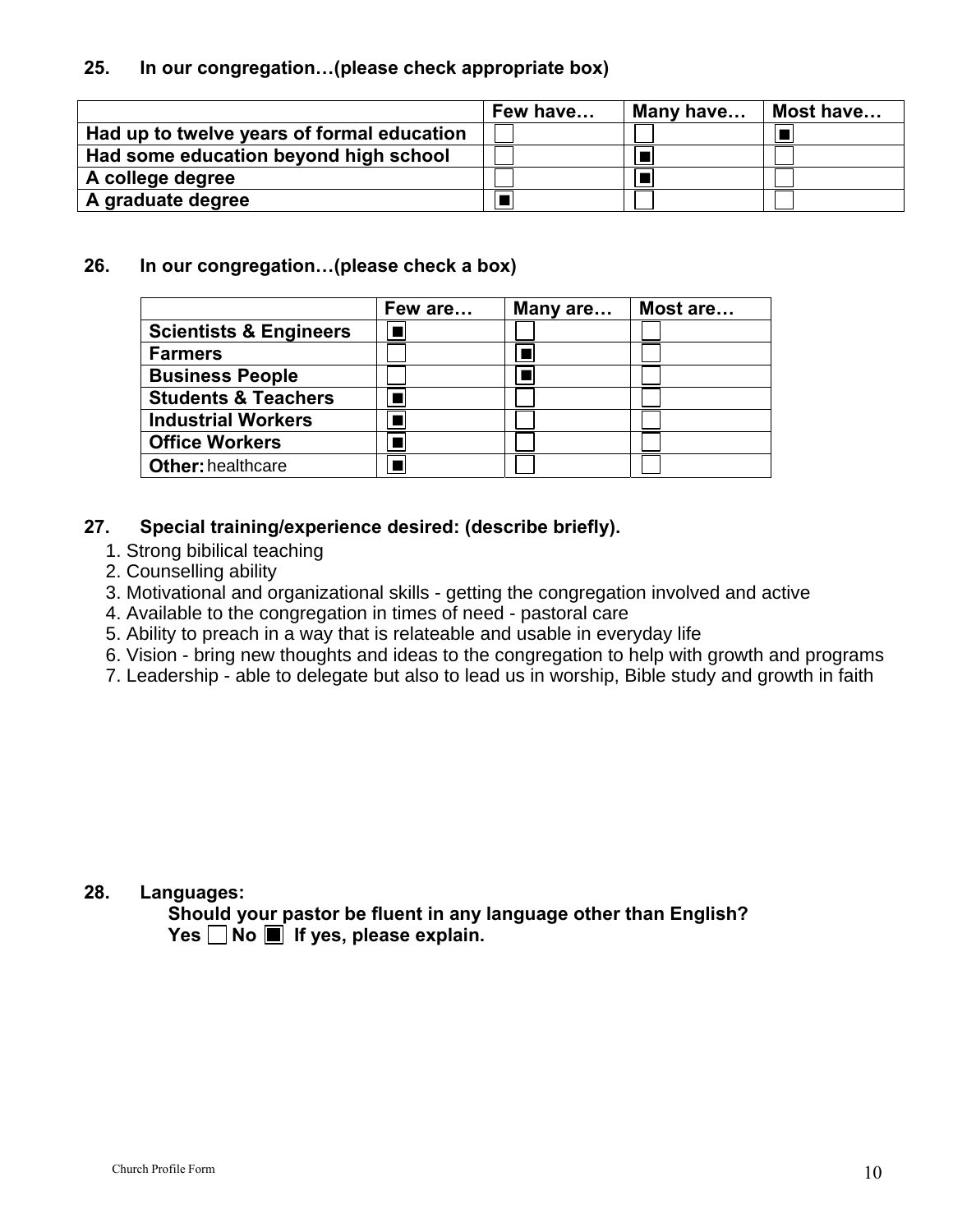- **29. The salary we are prepared to offer out new pastor is \$** CONSISTORY **The average annual increase to our pastor over the past three years was \$** 1%
- **30.** Is a parsonage provided? Yes **I** No  $\Box$ If so, is it on site with the church? Yes  $\blacksquare$  No **If the parsonage is not on site with the church, how far from the church is it located?**
- **31. Is a Minister's housing allowance in lieu of a parsonage a negotiable option?**  $Yes \blacksquare$  No $\square$
- **32. The benefits/business expenses we will provide our pastor are: (Please check those provided or give amount as requested.)**

| <b>Base Salary</b>              | \$43,362.00     |
|---------------------------------|-----------------|
| <b>Housing Allowance</b>        | \$              |
| Parsonage provided?             |                 |
| Yes $\blacksquare$ No           |                 |
| <b>Travel Reimbursement</b>     | \$0.58/km       |
| <b>Social Security (Amount)</b> | S               |
| <b>Book Allowance (Amount)</b>  | \$200.00        |
| <b>Continuing Education</b>     | \$300.00-500.00 |
| <b>Allowance (Amount)</b>       |                 |
| <b>Provision for Sabbatical</b> | \$0             |
| <b>Other (Specify Below)</b>    | \$46,616.00     |
| Salary for 4-7yrs experience    |                 |
| <b>TOTAL</b>                    |                 |



**Annual Vacation (Number of Weeks)** 

## **Necessary Comments regarding above:**

We will provide only basic medical/hospital insurance. If there is a pre-existing condition, this will have to be researched and negotiated upon at hiring.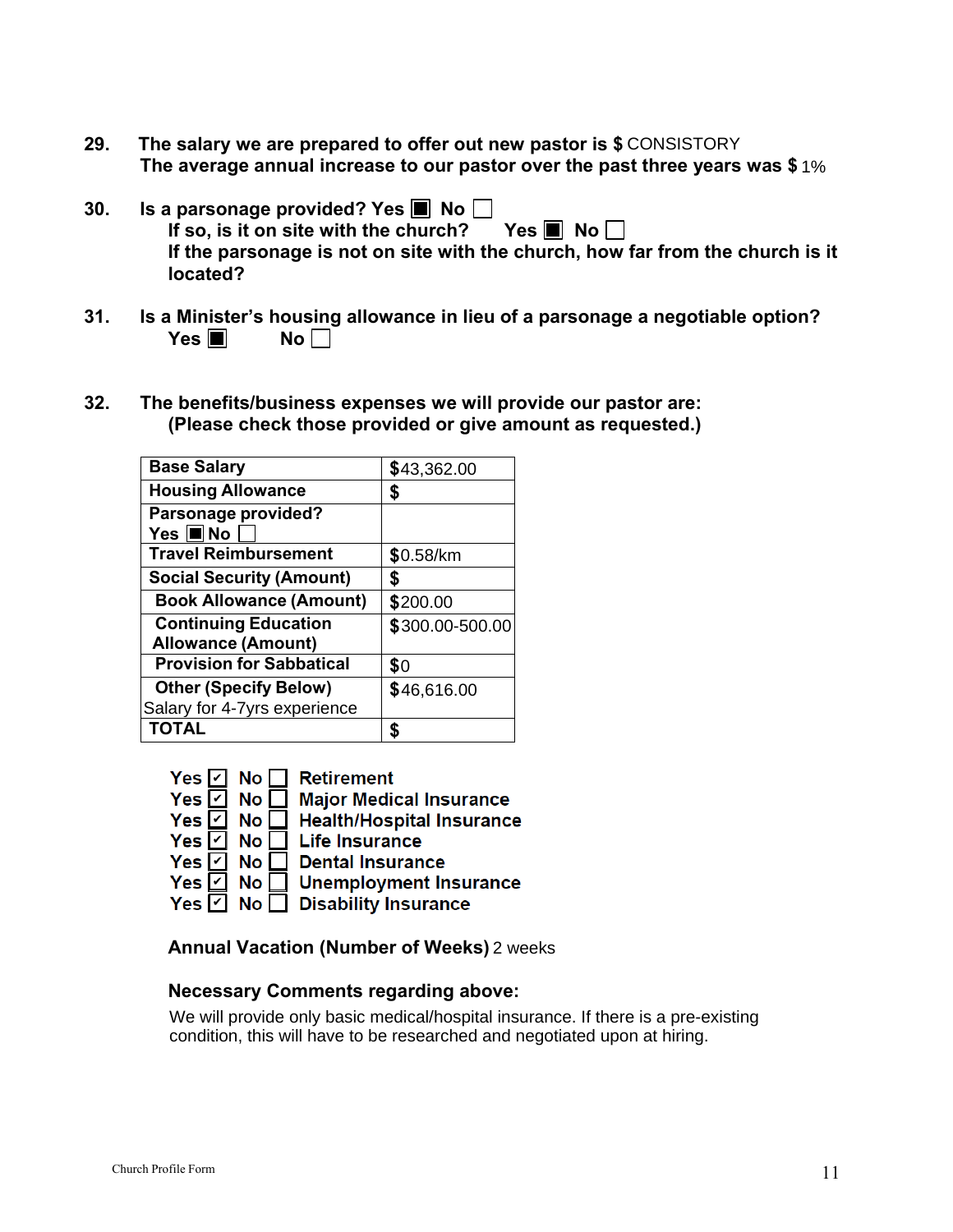**33. Community served: (please check one)**

| Rural: Under 2,500               |  |
|----------------------------------|--|
| Town: 2,500-9,999                |  |
| <b>Small City: 10,000-49,000</b> |  |
| Metropolitan-Suburban: 50,000+   |  |
| Metropolitan-Urban: 50,000+      |  |
| Metropolitan-Inner City: 50,000+ |  |
| Other:                           |  |

**34. Cooperative ministry: In what ways have you cooperated with other churches in your community during the past year?**

Nothing in the past year

## **35. Community involvement: In what community programs or projects have you participated during the past year? (As an organization, not as individuals.)**

Food Bank Drive and special collections

Deacons Compassion Fund

Special offerings/collections for families in need

Operation Christmas Child - church has covered the cost of shipping for any filled boxes brought to the church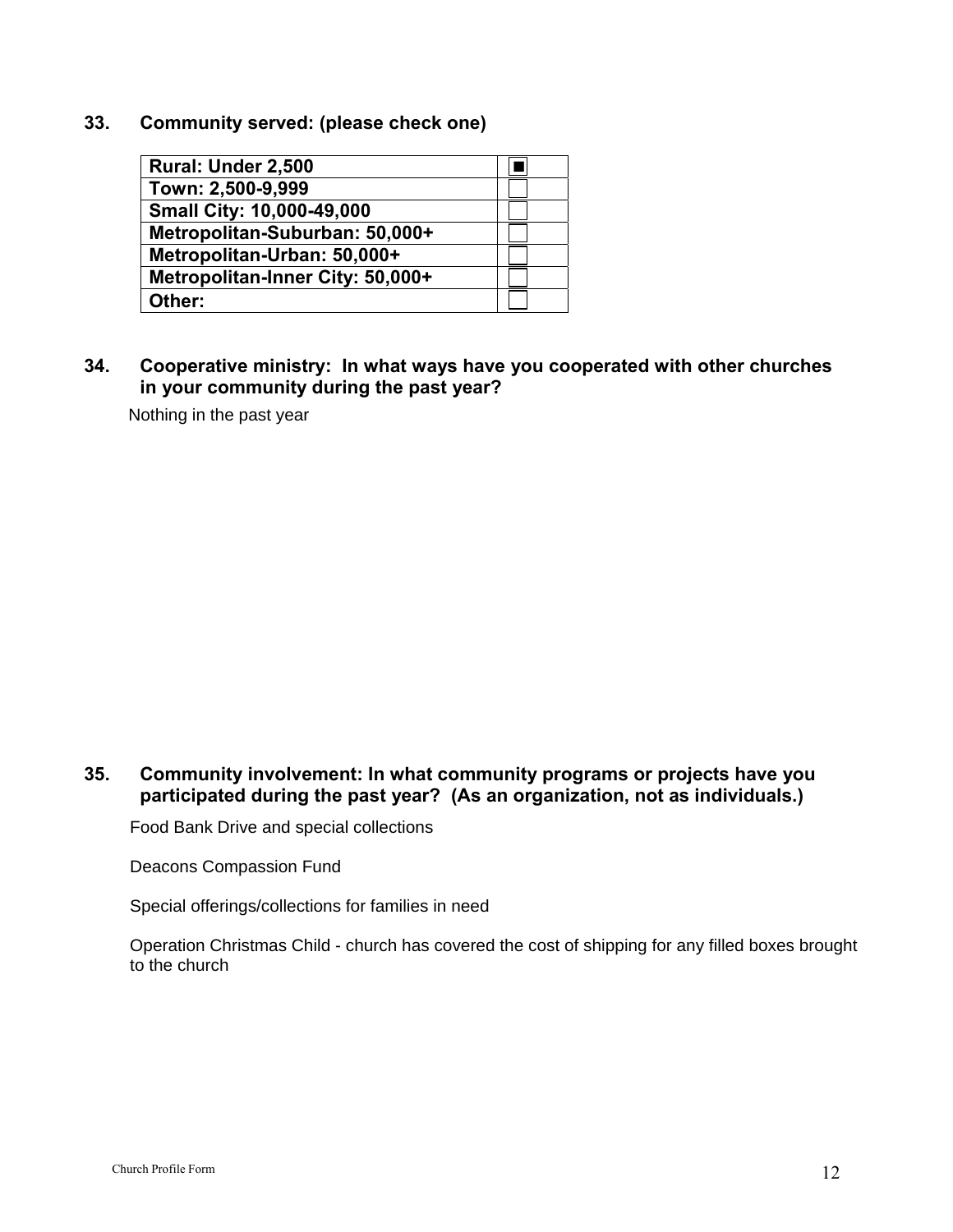## **36. What denominations or religions are present within three miles (in rural areas, consider the county) where your church is located?**

Within 10 kilometer radius, we have: Christian Reformed Church Netherlands Reformed Church Free Reformed Church Reformed Congregation of North America

## **37. Outreach: What is your strategy to reach un-churched people in your community?**

Church website Facebook page events held in the church are advertised locally

We don't have a coordinated outreach effort

## **38. The income level of the people in our congregation tends to be: (please check one)**

| About average for our community                |
|------------------------------------------------|
| Somewhat below the rest of the community       |
| Somewhat higher than the rest of the community |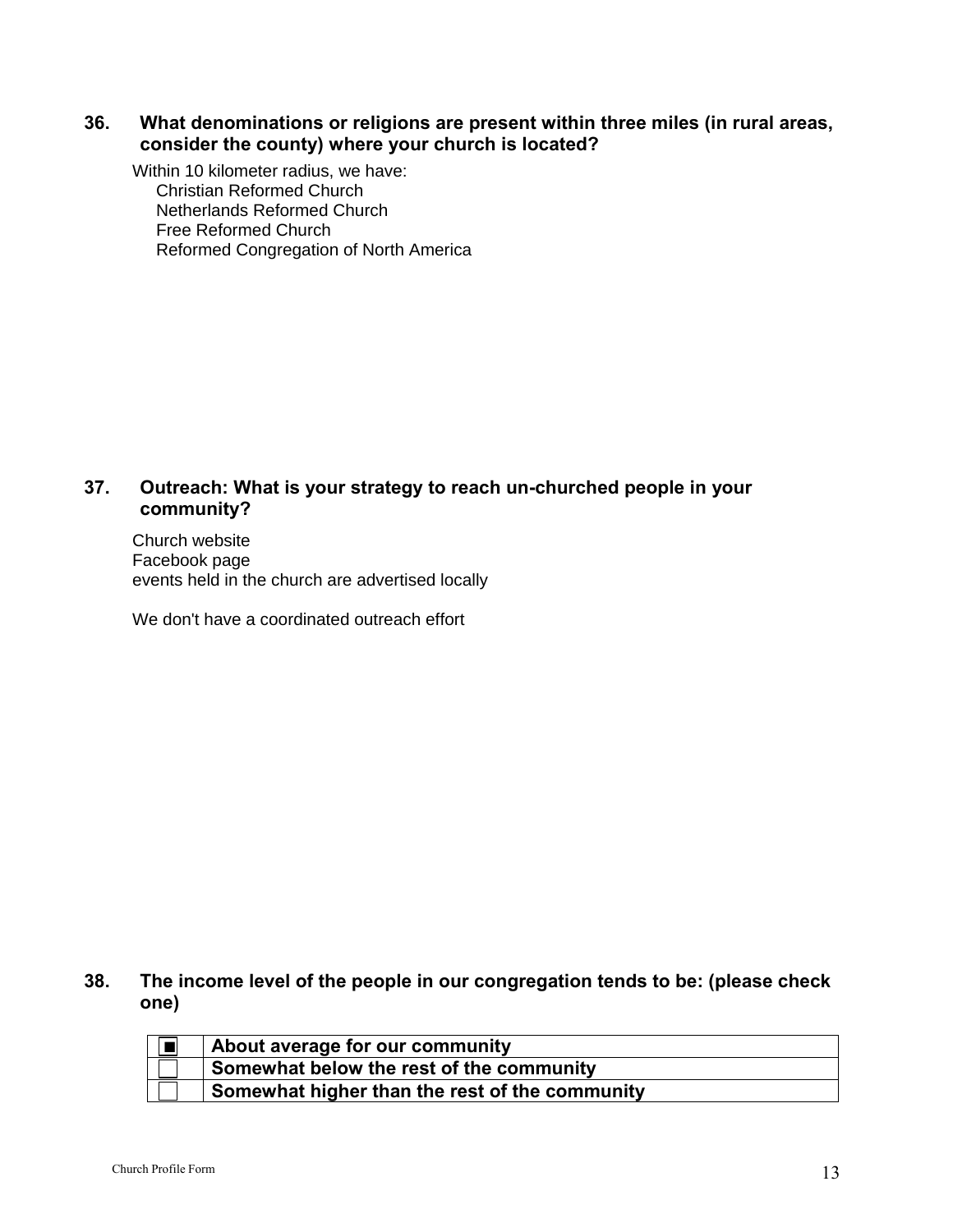## **39. Describe the community and school system: (Provide website links were appropriate.)**

Noble Central School, located in the town of Nobleford, is the nearest public school. It serves preschool to grade 12 students and has a population of approx. 250 students. This school is under 10 kilometers from the church. Students are bused to the school. https://www.noblecentralschool.ca/

There are 3 private schools that other children in the community attend: - Calvin Christian School is located approx. 7 km from the church. It serves kindergarten to grade 12 students from the Netherland Reformed Congregations. https://www.ccschool.ca/

- Providence Christian School is located in the hamlet of Monarch approx. 4 km from the church. It also serves kindergarten to grade 12 students. Most students have Dutch background and some were former NRC attenders.

http://www.pcsmonarch.com/

- Immanual Christian Elementary and Secondary Schools are located in the city of Lethbridge which is approx. 40 km from the church. Families attending other churches in the community send their children to these schools as well as families living in Lethbridge. Busing is provided for an additional fee. Both schools would have upwards of 300 students.

 https://ices.lethsd.ab.ca/ https://icss.lethsd.ab.ca/

Traditionally, families from our church have sent their children to Noble Central School in Nobleford or to the public schools in the town of Fort Macleod (depending on where they lived).

#### **40. Record of last three pastors:**

| <b>Name</b>          | <b>Dates</b>         |
|----------------------|----------------------|
| Rodger Halvorsen     | 12015 <b>to</b> 2019 |
| Robert (Bob) Derrick | $12002$ to 2018      |
| <b>Ernie Doyle</b>   | 2000 to 2002         |

#### **41. Please complete your profile with the following contacts:**

| <b>Name</b>    |                            |
|----------------|----------------------------|
| Brian Moltzahn | Vice President, Consistory |
| Doug Smith     | Classis Supervisor         |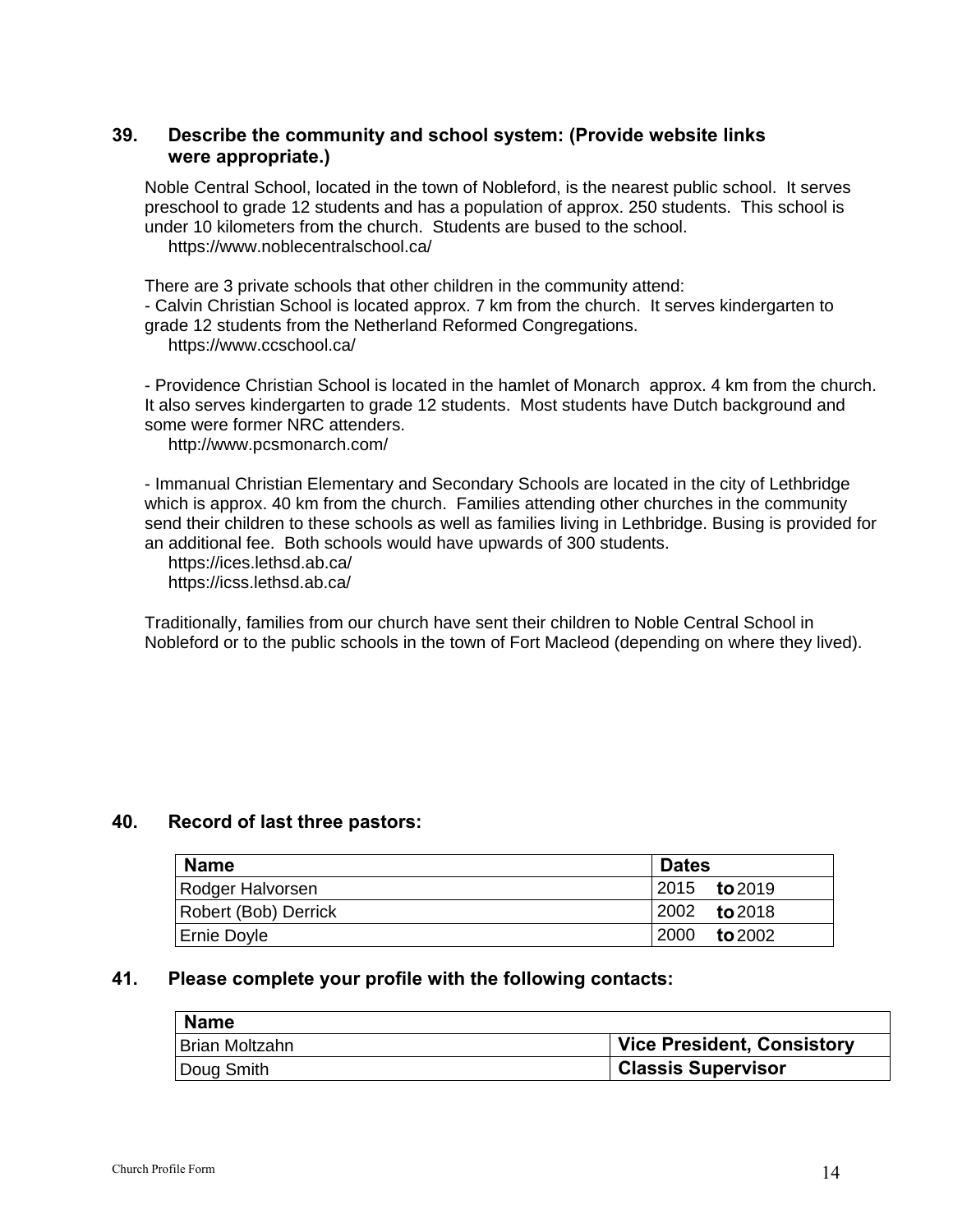## **Section B. Reflections**

#### **Please answer the following questions, adding your own experiences where appropriate.**

**1) What is the stated mission, vision or purpose of your congregation?** "We are a little country church with more heart than numbers, living Christ's love in our community, empowered by the holy spirit." - mission statement on our website

- to grow spiritually and to be a better witness for Christ in our community and beyond.

**2) What goals have been developed from your mission and vision over the next 5 years? ( Example new programs or outreach ministries.) Include long range or strategic plan.**

We have no mission goals or vision for the next 5 years - no long range strategic plan. However, there are ministries that the congregation are eager to begin or restart:

- 1. Bible study small groups
- 2. Men's breakfast
- 3. Family ministry
- 4. Youth ministry

5. Goal-oriented mission program. This is something that was well received in our congregation a few years ago. We spent a year in different activities to raise money to drill a water well in Burkina Faso.

6. Visitation ministry.

We need to have a focused goal for the next 5 years and work towards that goal as a congregation.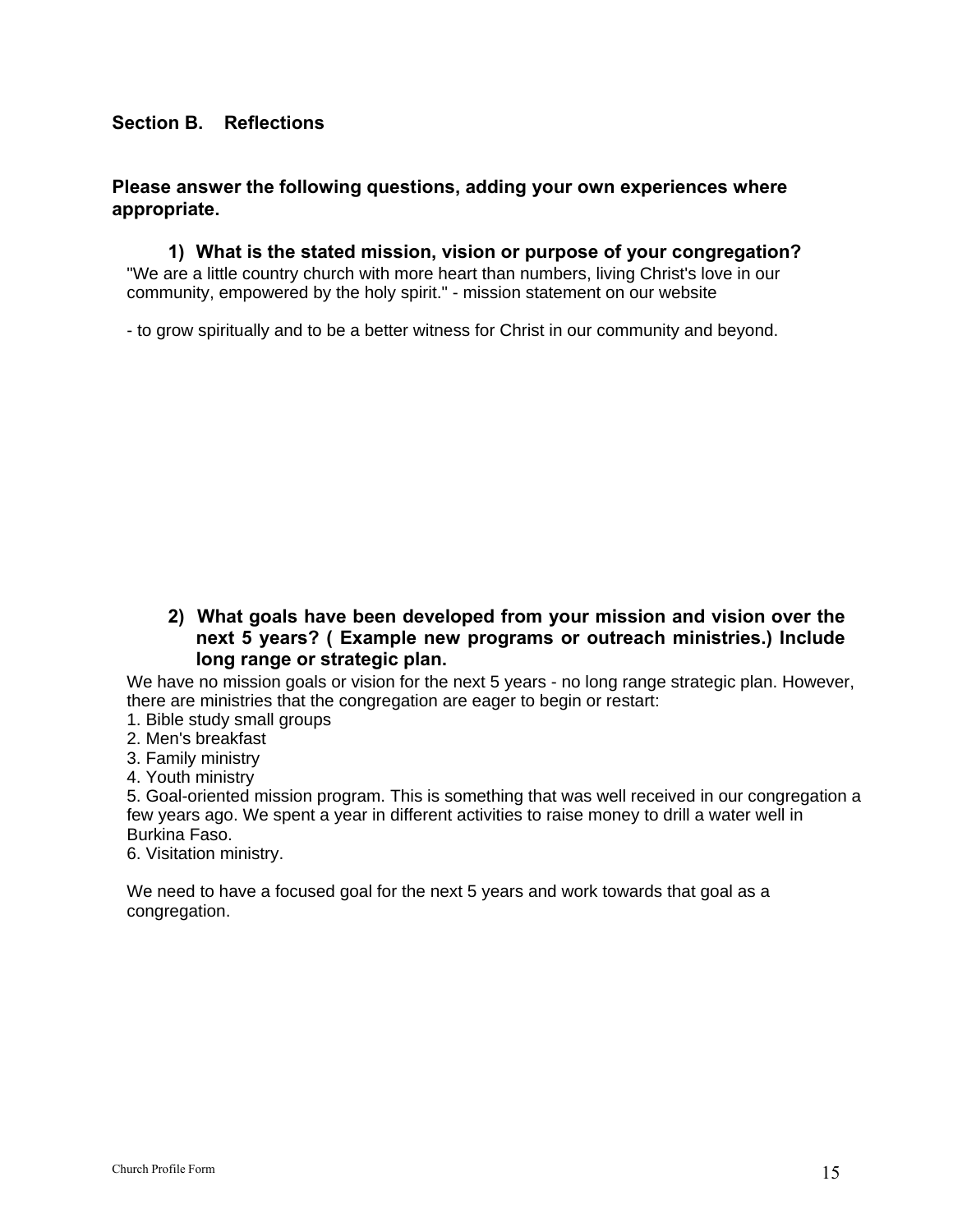#### **3) Describe the strengths of your church, the best of what you are as a community, and what you can offer a new pastor.**

- Members have a deep rooted connection to the church, "family"
- We always have good food
- Prayer centered
- We come together to help where needed
- We help others in the community outside our congregation
- We have a small but strong faith group
- You would have the chance to grow with us
- Because of our small congregation, you may have time to pursue other interests
- Your home would be in the country

#### **4) Explain the strategies or ideas that most excite your church in becoming or remaining missional.**

- Working together for a common goal/mission
- Brain storming ideas to raise mission funds while reaching out to the community

For example, as part of our 100th anniversary celebration:

- we set a time line and monetary goal, ie. \$25,000 in 2 years
- we planned events for every 1-2 months that required community support
- we celebrated the achievement upon completion

We need this kind of focus again.

-When we had a youth ministry, the leaders were priviledged to accompany 10 of our youth to Mexico on a mission trip to assist a church there. Mission trips are something that appeals to many members of our congregation

-On a local basis we have seen community people in need have their spirits lifted and hope renewed by our generosity. To know that small acts of loving, Christ-like kindness will show the world around us that we truly are people of Christ, is very uplifting.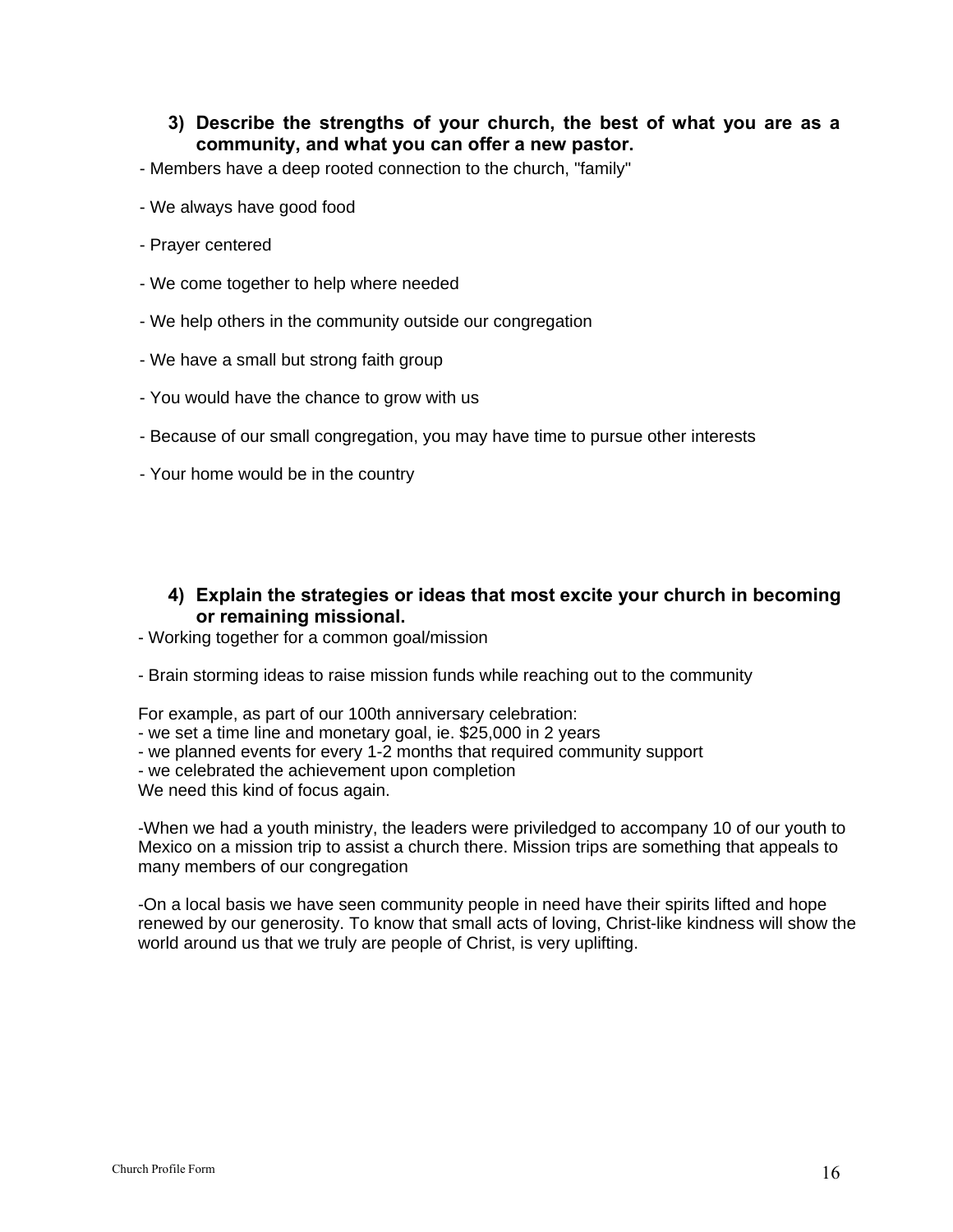### **5) Name three of your church's most passionate hopes and why they are significant.**

1. Spiritual growth - God can and has used us in great ways, but that can only continue if we grow in our faith. We cannot be weak-minded in our understanding of God and His word. We have to build on our faith, believe in the power of prayer (prepare for days ahead).

2. Make a difference in our community - we all want to see the community around us come to know Christ and this is difficult in a rural setting. Opportunites are not always right in front of us to reach out, but when we do (ie families in need) this brings a strong sense of hope and fulfillment to us and to those we help.

3. To see our church continue to live and thrive - being over 100 years old is an accomplishment, but if we don't see numeric growth, we will fade away. God has work for us to do, and a focus for our future, but we need people to do it with.

### **6) How do you hope someone who visits your church would describe what s/he considers to be most important?**

- Find us to be friendly we are interested in them and want to get to know them
- We are caring and show concern for them
- God centered worship, family of faithful believers

- See that we love the Lord, that our focus is totally fixed on Jesus and that we are there to worship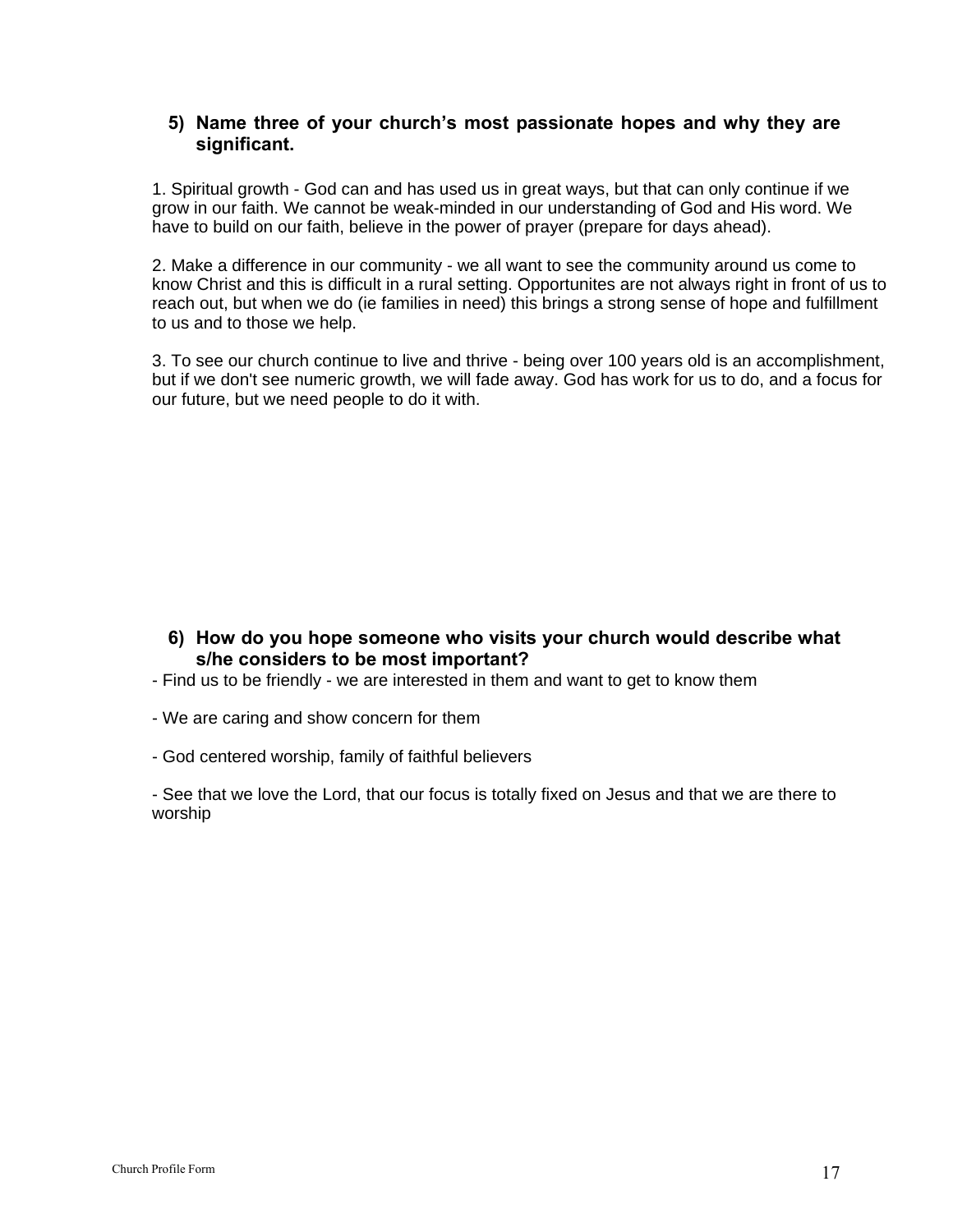### **7) Name at least one challenge facing your new pastor.**

- Small number of congregants
- Older demographics
- Difficult to have programs geared for different age groups

- Feelings of apathy - "what's the use" or "why bother, we're just prolonging the inevitable." (meaning closing our doors)

-To lead our younger people to see our need of faithful church attendance

- **8) Describe your vision and hopes for your church and your pastor over the next 5 years.**
- To see our numbers grow more young families
- To have a common vision/mission we can work towards together
- A stronger belief that God does have a plan for us and He will guide us towards it.
- Have a more positive approach to things.
- To help build a greater, heartfelt love for our Saviour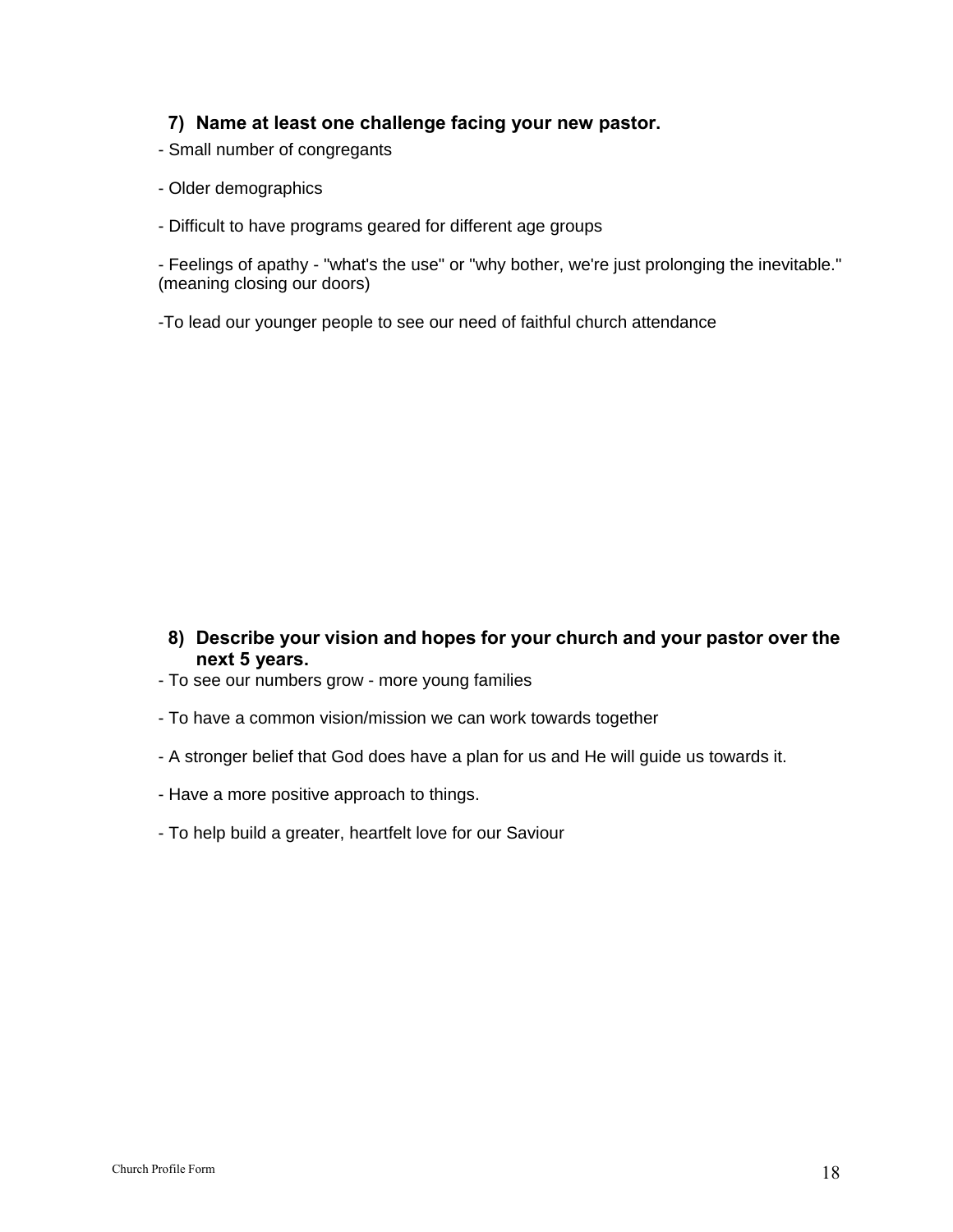## **9) Explain whatever else you would like your potential pastor to know about your church.**

- We need a leader who can work with us to give us a vision for the future.

- Help us to define our role in the church and our community

- Keep us God centered - glorify him not us and what we can do

- Our church is home. We are not perfect, but we love the Lord and want to serve Him. There is no greater calling for a congregation or its minister.